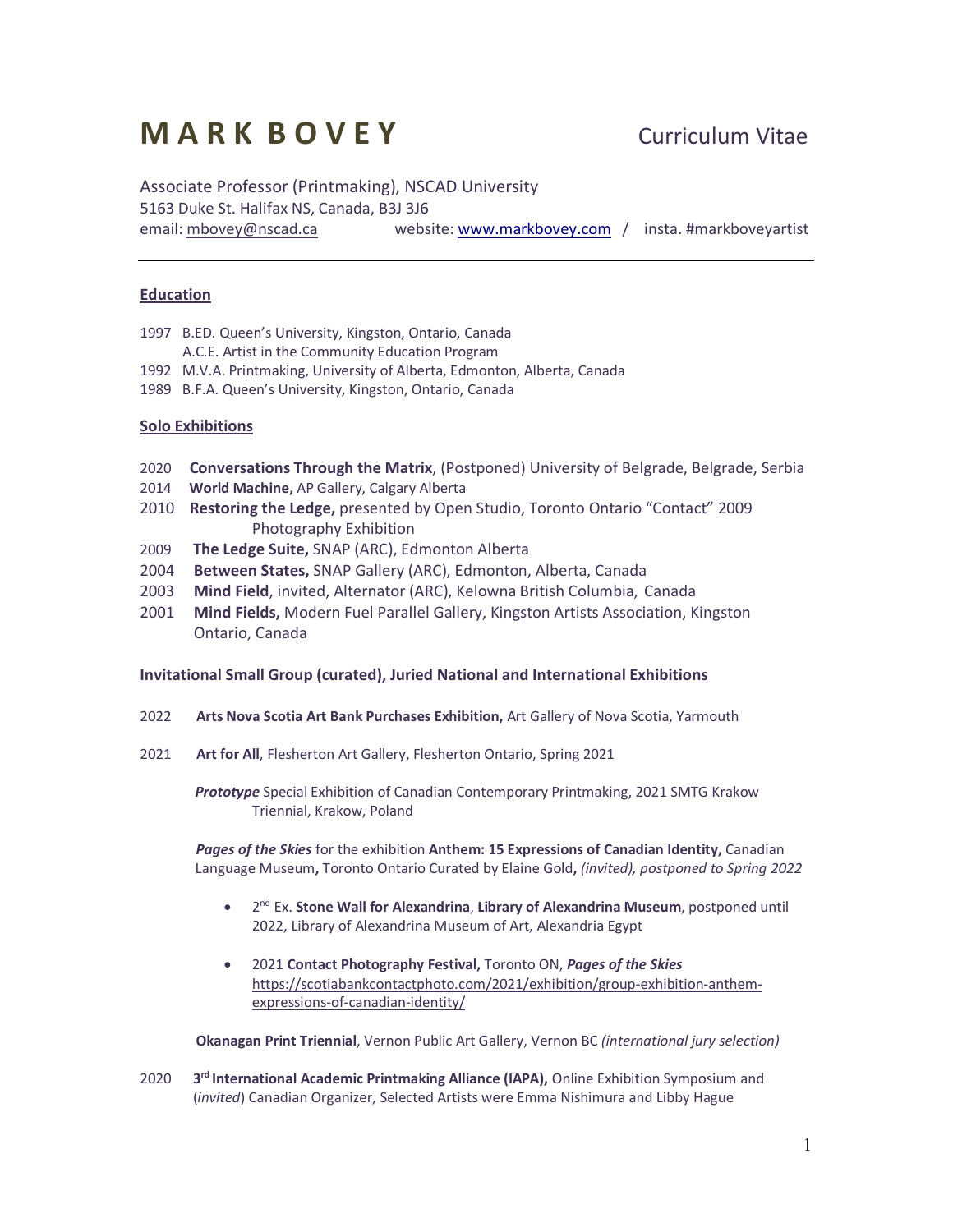**"The Art of Staying Home".** Library of Alexandrina Museum 23 September - 6 October 2020, (juried international ex.)

 **Washed Over – Stone Lithography as Vessel for Resilience and Metaphor**, *Organizer* participated and juror. 17 Artists from Canada and USA. Was to be presented at the 2020 Southern Graphics Council International Conference (SGCI) **Island as Vessel in San Juan Puerto Rico, Armory Gallery.** *Works were completed and folio's sent for exhibition. Conference Dates*  *moved to 2023*

2019 **"Oh, Look What you made me do",** Theme Portfolio Print for the Middle America Printmaking Conference (MAPC), Salt Lake City Utah, Juror Lisa Turner

**Going to Ground Exhibition**, 2<sup>nd</sup> Venue, Kent State University Art Gallery, Kent Ohio

 **2nd International Academic Printmaking Alliance (IAPA) Exhibition and Symposium** 2018-2019 Organizer of Canadian Selections and **Exhibitor** *(Invited)*, Taoxichuan Art Museum, Jiangdezhen City, Jiangxi, China

# 2018 **InterWOVEN- Printmaking and Textile: An Exhibition by 13 Canadian Print Artists** (invited) **2nd** Reworked for the space at the **Canadian Embassy, Warsaw, Poland, October, 2017 3rd Headbones Gallery, Vernon BC**, April-May 2018

11<sup>th</sup> Novosibirsk International Printmaking Triennial, Novosibirsk State Museum, Novosibirsk Russia, *Canadian Selections* Organized by Derek Besant *(Invited)* cat.

 **9th Douro International Print Biennial (invited)**, Douro Portugal, Selected by Canadian Organizer Alexander Haeseker

 **Going to Ground -** Theme Portfolio and Exhibition, USA Juried by Allison Judd and Ana Gaby-Trotz Presented at *the 2018* Southern Graphics Council International Conference, Las Vegas Nevada

**Cont'd SGCI Members Travelling Exhibition –** Opening in January 2015 travelling thru 2018 featured at Sphere 2015 SGCI Printmaking Conference, Emporium Arts Centre, Knoxville *(juried)*

2017 **Visions – Anima Mundi, (Curated Group Ex.), VISIONS – ANIMA MUNDI FESTIVAL** It's LIQUID International Art Festival, Palazzo Ca' Zanardi, Venice Italy *(invited*)

 **Full Court Press North American Juried Print Competition,** K-Space Contemporary Gallery, Corpus Christie Texas, USA *(juried)*

 **1st International Triennial of Graphic Arts in Livno,** The Franciscan Museum and Gallery Gorica-Livno, Bosnia and Herzegovina, Selected by Gordon Novak, Canadian Organizer

 **Extreme- Nova Scotia Printmakers Exhibition,** Inverness County Centre for the Arts, Inverness Nova Scotia, May 2017

 **After the Collapse -** Theme Portfolio and Exhibition, **Presented at** *Terminus***: Southern Graphics Council International Conference, Chastain Room, Georgia State University, Juried by** Nicholas Dowgwillo, Ana Fernandez and Endi Poskovic *(juried)*

 **36th Bradley International Print Exhibition, Bradley University Gallery, Peoria Illinoi, USA,** *juried*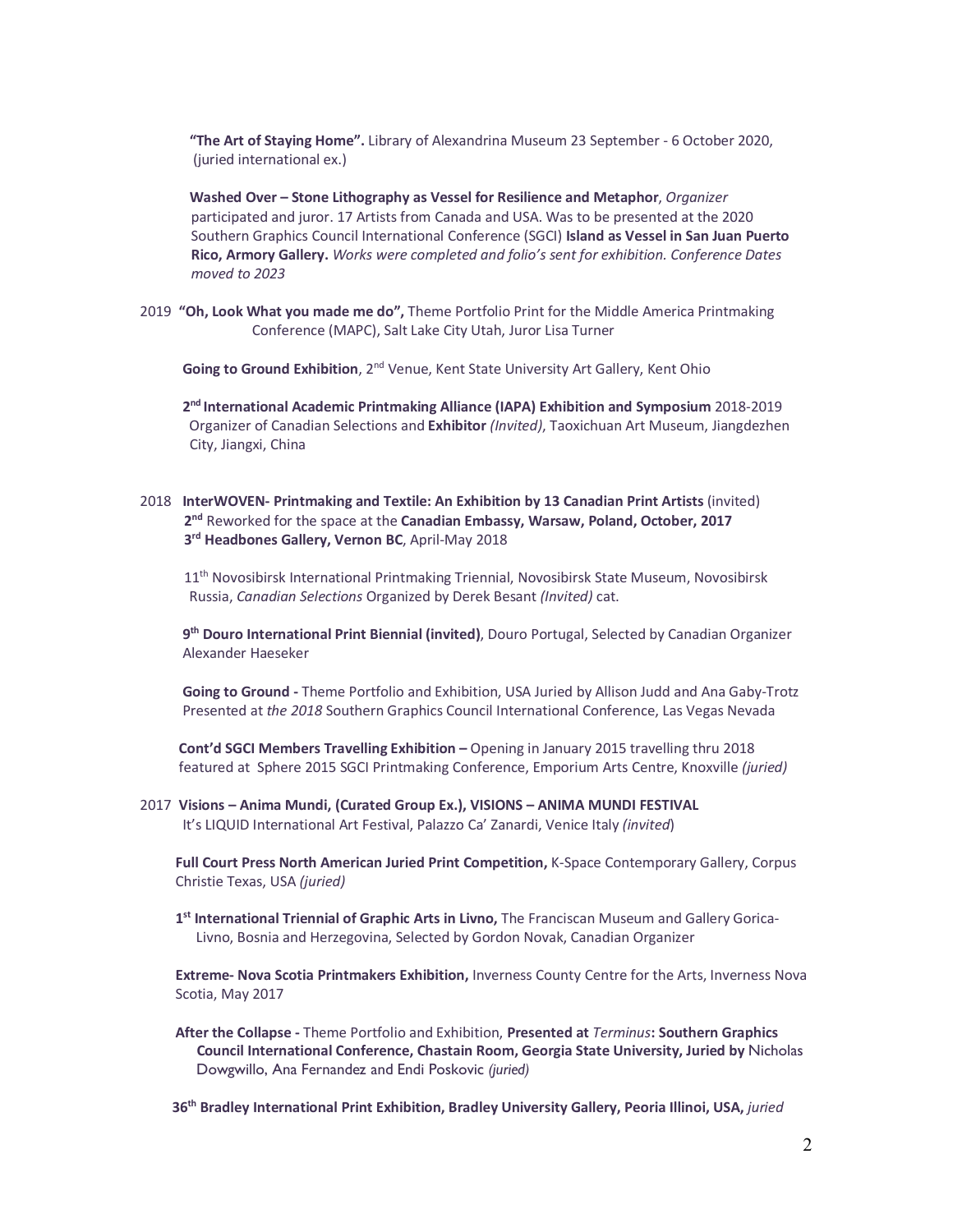# **6TH GUANLAN INTERNATIONAL PRINT BIENNIAL 2017,** *(JURIED)* **China Printmaking Museum, Guanlan, Shenzhen Province, China**

1<sup>st</sup> InterWOVEN- Printmaking and Textile: An Exhibition by 13 Canadian Print Artists at the Academy Sztuk Pietynk's KOBRO Gallery, **Łódž Poland, organized by Derek Besant and Alicja Habisiak-Matzciak, March-April 2017**

2016 **Terroir** (juried)- Survey of Contemporary Art from Nova Scotia, Art Gallery of Nova Scotia, Halifax NS. Canada, curated by Sarah Filmore and David Diviney

**Resonance, Canadian Contemporary Printmaking,** (touring China), First Exhibition 2015 Shengshi Art Centre, Hunan Provence, Curators Li Song, Wu Jia Qi, and Guy Langevin **2nd Venue 2016** at 498 Arts District, Beijing, China

**1st International Print Alliance (IAPA)**, Exhibition and Symposium, (Curator – 10 Canadian Artists), Central Academy of Fine Art and Taimaio Art Gallery, in the Forbidden City, Beijing China

**Printmaking Between Canada and Japan** Contemporary Canadian Printmaking, Kyoto Print Museum, Kyoto Japan **2016**, and University of Alberta Museums Galleries at Enterprise Square Edmonton Alberta **2017**

**BIG Prints** (juried) – NSPA Exhibition, Craig Gallery , Dartmouth Nova Scotia, 2016

**1st Douro International Virtual Biennial 2016** – Douro Portugal- Part of the Douro International Biennial

# 2015*Unbound Traditions: Three Educational Institutions -An Invitational International Exhibition of*  *Prints,* **China Printmaking Museum in Guanlan, October 16 to Nov. 16, 2015**

 **pro/con/textual** – Mark Bovey, Briar Craig, and Ericka Walker, curated by Lubos Cullen and text by Carolyn MacHardy, Topham Brown Memorial Gallery, Vernon Public Art Gallery, Vernon BC,Canada, http://www.okanaganartreview.com/procontextual-threshold-borderline-at-the-vernon-public-artgallery/

 **IOTA: Gallery Pop-Up, by curator Mireille Bourgeois,** 2015 promoting local commercial galleries through a "gallery-featured artist" display. https://mireillebourgeois.wordpress.com/iota-gallery mark-bovey/

 **2nd Douro Global Print Exhibition** and the **8th International Printmaking Biennial of Douro**, 2nd Global Print Exhibition 2015, Douro Portugal

**IMPACT 9 International Printmaking Conference** in Hangzhou China *Changing Worlds - Technology as Metaphor and Inspiration of Utopia and Dystopia.* **China Academy of Art, Beijing**

 *Brain Storms: UAlberta Creates* presented in two parts at Enterprise Square Galleries Edmonton Alberta, September 25, 2015 - January 23, 2016.

 **Pro-Cess**, 20 Artists reveal the steps to their creative practice through preparatory work, which reveals the breath of their thinking and play. Pavia Gallery, Herring Cove Road, Halifax

2014 **Drawn form the McClung,** McClung Museum Knoxville Tennessee, Part of the 2015 Sphere Conference, Southern Graphics Council International Printmaking Conference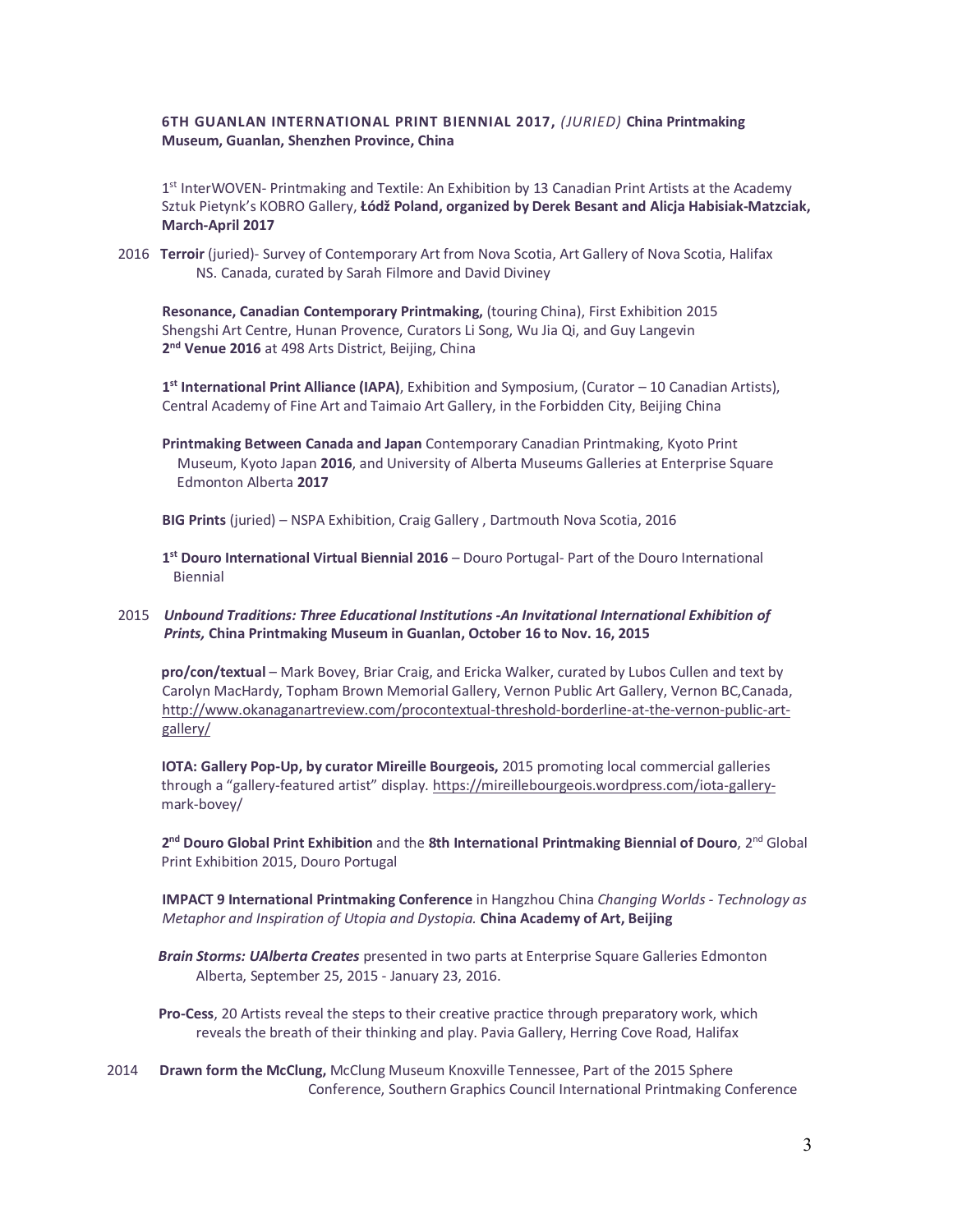**Bridges of Expansion,** Printmaking Exchange Portfolio and Exhibition with the University of New South Wales – Sydney Australia, exhibited at SGC International Printmaking Conference, San Francisco State University Gallery, San Francisco CA

 **Missed Connections –** Theme Portfolio - exhibited at SGC International Printmaking Conference, San Francisco State University Gallery, San Francisco CA

 **International Print Triennial Krakow-Istanbul 2014**, Tophane-i Amire Culture & Art Center, Istanbul, Turkey

 **59th College Women's Art Association (CWAJ) Annual Print Show -** Contemporary Japanese Prints- International Juror (Invited to exhibit), Tokyo American Club, Tokyo Japan

 **St. Michael's Printshop 40th Anniversary Exhibition**, Sir Wilfred Grenfell College Gallery

 **Printed in Canada and Taiwan,** Raymond Lansier Exhibition Hall Trois Rivieres Quebec and The Zhongshan National Gallery of the Zun Yat-sen Memorial Hall, in Taipei and National Taiwan Normal University Department of Art, The Taiwan Printmaking Society

2013 **A New World**, Selected by Derek Besant for Modem Museum of Contemporary Art, Debrecen Hungary

> **Krakow Printmaking Triennial (SMTG),**Galeria Sztuki Współczesnej, http://www.galeriaopole.pl/pl/gdzie-jest-grafika-w- poszukiwaniu-nowych-znacze**,** Krakow Museum, Main Exhibition and in Opale.

 **8th Novosibirsk Triennial**, Novosibirsk State Museum, Novosibirsk Russia

 **2nd Okanagan Printmaking Triennial**, Kelowna Art Gallery, Kelowna BC, Canada

- **SNAP's 30th Anniversary Portfolio Exhibition, Invited SNAP Gallery, Edmonton Alberta**  and at Art League Houston, during *PrintHouston* May/June of 2012 Houston Texas Southern Graphics Council International Conference Open Portfolio, Tulane UniversityNew Orleans, USA
- 2012 **International Print Triennial Krakow-Istanbul 2012-2013**, Tophane-i Amire Culture & Art Center, Istanbul, Turkey

**8th Novosibirsk Triennial**, Novosibirsk State Museum, Novosibirsk Russia (invited)

 **SNAP's 30th Anniversary Portfolio Exhibition** SNAP Gallery Edmonton, Alberta exhibited in the Art League Houston, during "PrintHouston" Festival, Houston, Texas

 **"North by Northeast"-** Nova Scotia Printmakers Exhibition at Inkshop Gallery, Ithaca New York

2011 **Building Clouds**, Université du Moncton, Moncton NB, Canada

 **Traditions and Transitions: Four person Group Printmaking Exhibition,** Alternator Centre for Contemporary Art, Kelowna, BC, Canada

 **North American Printmaking Biennial, Boston Printmakers,** Danforth Museum, Boston Massachusetts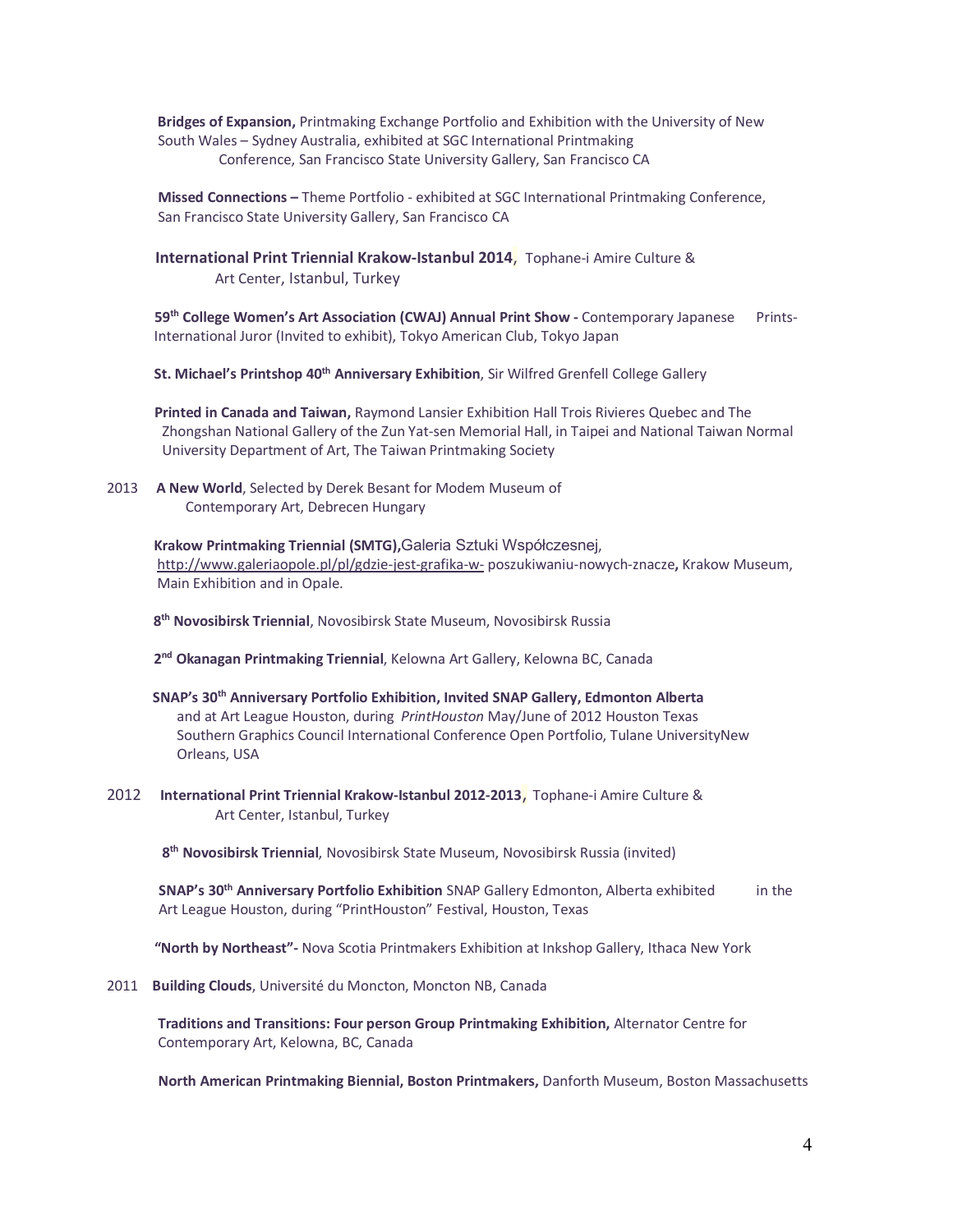**L'Arte E Il Torchio International Biennial 2011** at The Civic Art Museum, Cremona, Italy "Great Impressions", Inverness Art Centre, NSPA group Exhibition also at the Nova Scotia Archives, Halifax NS

#### 2010 **NSPA/IMAGO Invitational Exhibition**, Nova Scotia Archives, Halifax NS

 **"Last Frontier"** – Art Gallery of Nova Scotia - Halifax, curated by Sarah Filmore (Chief curator of Contemporary Art)

**"The Ledge\_ Suite" (**7 Works) **Independent Exhibitions in Guangzhou and Shenzhen China** selected by Guy Langevin (Trois-Rivieres) to be shown with 7 other Canadian Artists during the World's Fair

**"HOTPLATE"** selected by Derek Besant, an International Print Exhibition and Symposium, Phoenix Contemporary Art Space, Brighton UK

 **Taipei University Special Exhibition** to accompany the Taiwan International Print and Drawing Biennial Exhibition, selected by JC Heywood (2 Works) **"Sense of Place"** International Cross Border Print Exhibition, Windsor Printmakers Forum, Windsor ON, (touring 2007- 2015)

2009 NSPA/SNAP Invitational Exhibition, Nova Scotia Archives, Halifax NS

 **Allure of the Print** (group), Studio 21 Gallery, Halifax Nova Scotia

 **"Arena, The Art of Hockey-Road Game"**, The Museum, Kitchener, ON, Canada

 **Special Exhibition of Contemporary Prints from Canada**, selected by Guy Langevin Touring China, Gallery of the Sichuan Fine Arts Institute, in Chongqing and Southwest University Museum of Art to also be exhibited at the Canadian Pavilion at the New Artist Village, Bejing

#### 2008 **"Masked", Seeds Gallery, NSCAD University**

 **EPI Edmonton Print International Exhibition**, Society of Northern Alberta Print Artists, Edmonton Alberta, Canada

 **"Arena" The Art of Hockey**, Art Gallery of Nova Scotia, Halifax NS, Art Gallery of Alberta, Edmonton, MOCA Toronto

 **Kochi International Triennial Print Exhibition**, Kochi Japan, 4th Prize

**Biennale Voir-Grand,** Atelier Circulaire, Maison de la culture, Villeray-St-Michel-Parc-Extension Gallery, Montreal Quebec, Canada

- **13th International Biennial PRINT AND DRAWING EXHIBITION, ROC**  Taiwan Museum of Fine Art, Tai-Chung Taiwan, ROC
- 2007 **"Anatomy"** Art Gallery of Nova Scotia, Curated by Jeffery Spalding, Halifax NS Canada

 **ROC Print and Drawing Biennial Exhibition continues**, Kuandu Museum of Fine Art, Taipei, Taiwan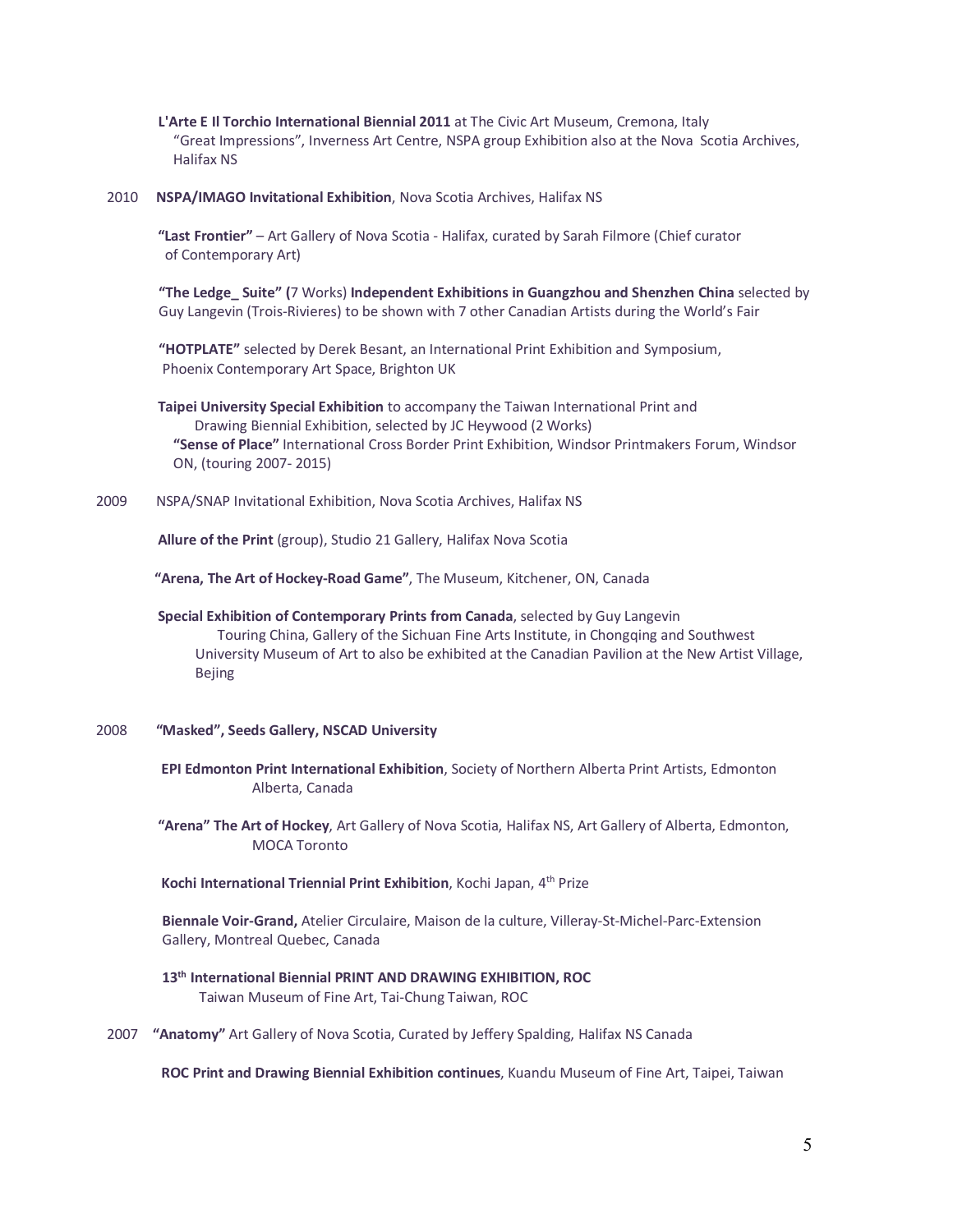**Maritime and Atlantic Printmakers International Print Exhibition "**Great Hall" Ontario College of Art and Design, Toronto Ontario, January 07. Toured China and Korea and was exhibited at the Anna Leonowens Gallery

2006 **12th International Biennial PRINT AND DRAWING EXHIBITION, ROC,** Taiwan Museum of Fine Art, Tai-Chung Taiwan,Traveled to Angel Art Gallery IF #41, Hsin-Yi, Taipei

**4th BIMPE International Mini-Print Biennial Exhibition**, Vancouver, BC

- **Maritime and Atlantic Printmakers International Print Exhibition**, Anna Leonowens Gallery, NSCAD University, Halifax NS, Canada
- **"Traversing Landscapes"**, Recent Work by Otis Tamasauskas and Mark Bovey, VERB Gallery, Kingston Ontario, Canada
- **"Terra Botanica"-** A portfolio of prints and Exhibition of work from Holland, USA and Canada, Hawaii and Amsterdam, Fall 2006

 **Society of Northern Alberta Printmakers Association Quarterly Newsletter Print Work**

2005 **"Portal -ARTport Contemporary"** Group Exhibition, Port Shed 21, Organized by the Art Gallery of Nova Scotia, Halifax, NS

```
 4th International Print Biennale I'estampe contemporaine de Trois-Rivierres, Quebec, Canada
```
 **5th Novosibirsk Graphic Art Biennial**, Novosibirsk State Museum, Novosibirsk, Russia

Tokyo International Mini Print Triennial (Invited), 70<sup>th</sup> Anniversary of the Foundation of Tama Art University Gallery, Tokyo, Japan

2004 **13th Seoul Space Biennial**, Seoul, Korea

 **SMTG Krakow Triennial**, Main Exhibition, traveled to the Horst-Janssen-Museum Oldenburg, Gemany, 2004

2003 **11th International Print and Drawing Exhibition**, National Taiwan Museum of Fine Arts, TaiChung Taiwan

 **2003 Krakow Triennial, Main Exhibition**, Palace of Art, Krakow, Poland

**Aquaforta Contra Digital**, Contemporary Art Gallery, Opale Poland

#### **Awards and Grants**

- 2021Arts Nova Scotia Creation Grant Award \$12,400
- 2016 Arts Nova Scotia Creation Grant Award \$11,800
- 2011 SSHRC Creation Grant Collaboration- \$5000
- 2010 Nova Scotia Arts Council Creation Grant- \$4500
- 2009 Nova Scotia Arts Council Presentation Grant- \$3500

 Curator -Canadian Selections Project Prize Winner, 6th Novosibirsk, Graphic Art Biennial, Novosibirsk, Russia

2008 3<sup>rd</sup> Prize- "Sense of Place", International Traveling Print Exhibition, Windsor Printmakers Forum, Windsor Ontario Jurors- Ian Baxter, James Patton and Nancy Stojka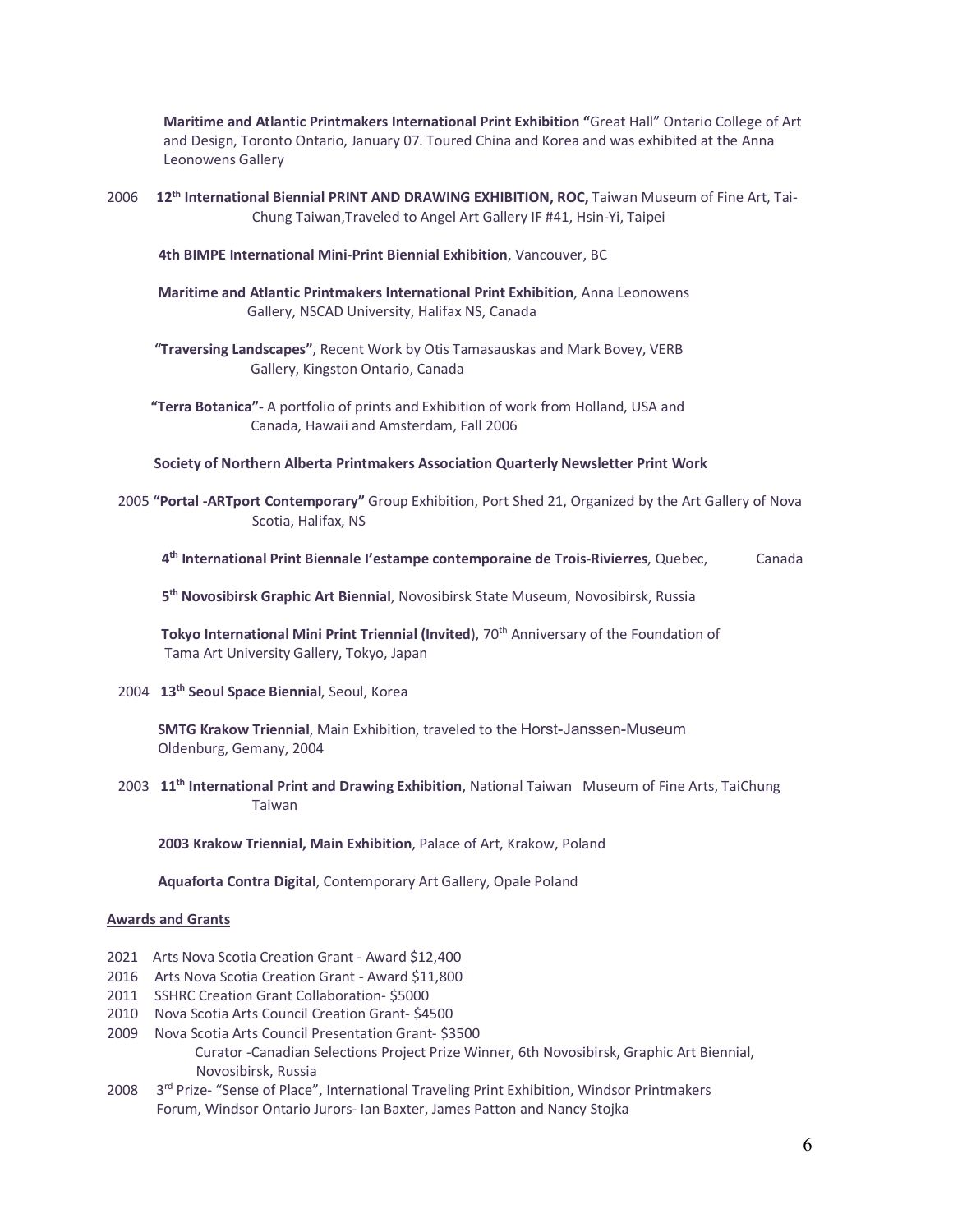- 2007 4<sup>th</sup> Prize- Kochi International Triennial Print Exhibition, Kochi, Japan Nova Scotia Art Bank Purchase Award Nova Scotia Arts Council Creation Grant- \$7500
- 2004 Purchase Prize, 13<sup>th</sup> Seoul Space Biennial, Seoul Korea

# **Professional and Teaching Experience**

- 2010-20 **Associate Professor**, NSCAD University, Halifax, Nova Scotia
- 2004-10 Assistant Professor, NSCAD University, Halifax, Nova Scotia
- 2001-05 Printmaking Instructor, Sir Sanford Fleming College, Halliburton School of the Arts, Summer Art Program, Halliburton, Ontario
- 2003-04 Assistant Professor, Sabbatical Replacement for Erik Edson, Mount Allison University, Sackville New Brunswick

#### **Selected Workshops**

2016 **Chine Collé Methods,** Mount Allison University, Sackville New Brunswick

**Transfer Applications for Estisol 150 to Lithographic Stone and Etching Plate,** St. Michaels Printshop, St. John's Newfoundland

- 2010 **"Screen to Stone", Experimental Techniques for Lithography**, Queen's, University
- 2009 **"From digital positives through the creation of colour photogravure etching's** invited to participate by Prof.'s Marlene MacCallum and David Morrish, Sir Wilfred Grenfell College, CornerBrook, NF
- 2007 **"The Implementation of Estisol (VCA) as a Replacement for VOC's in Printmaking Studio Practice"** OCAD, Toronto, ON Canada
- 2005 **"The Poetry of Images Through the Matrix",** photo-copy transfer methods onto copper plates, St. Michaels Print-shop, St. John's, Newfoundland
- 2002 **"New Approaches to Lithography",** Printmaking as a Mobile Language, Open Studio, Toronto, Ontario

#### **Artist Talks**

- 2020 **Make-Time** ArtBar, Speaker Series Organized by Craig Leonard Presentation and Discussion with RPT Faculty Becka Barker *(Prepared but Postponed due to Weather and COVID19)*
- 2017 NSCAD Research and Sabbatical Talk, Artbar, NSCAD University
- 2016 Mount Allison University, The Owens Art Gallery, Sackville NB Canada, University of New South Wales, Sydney Australia
- 2014AP Gallery, Calgary Alberta
- 2012 Studio 21 Gallery, Halifax NS
- 2011 University of Regina, Regina Saskatchewan
- **2010** Queen's University, Kingston ON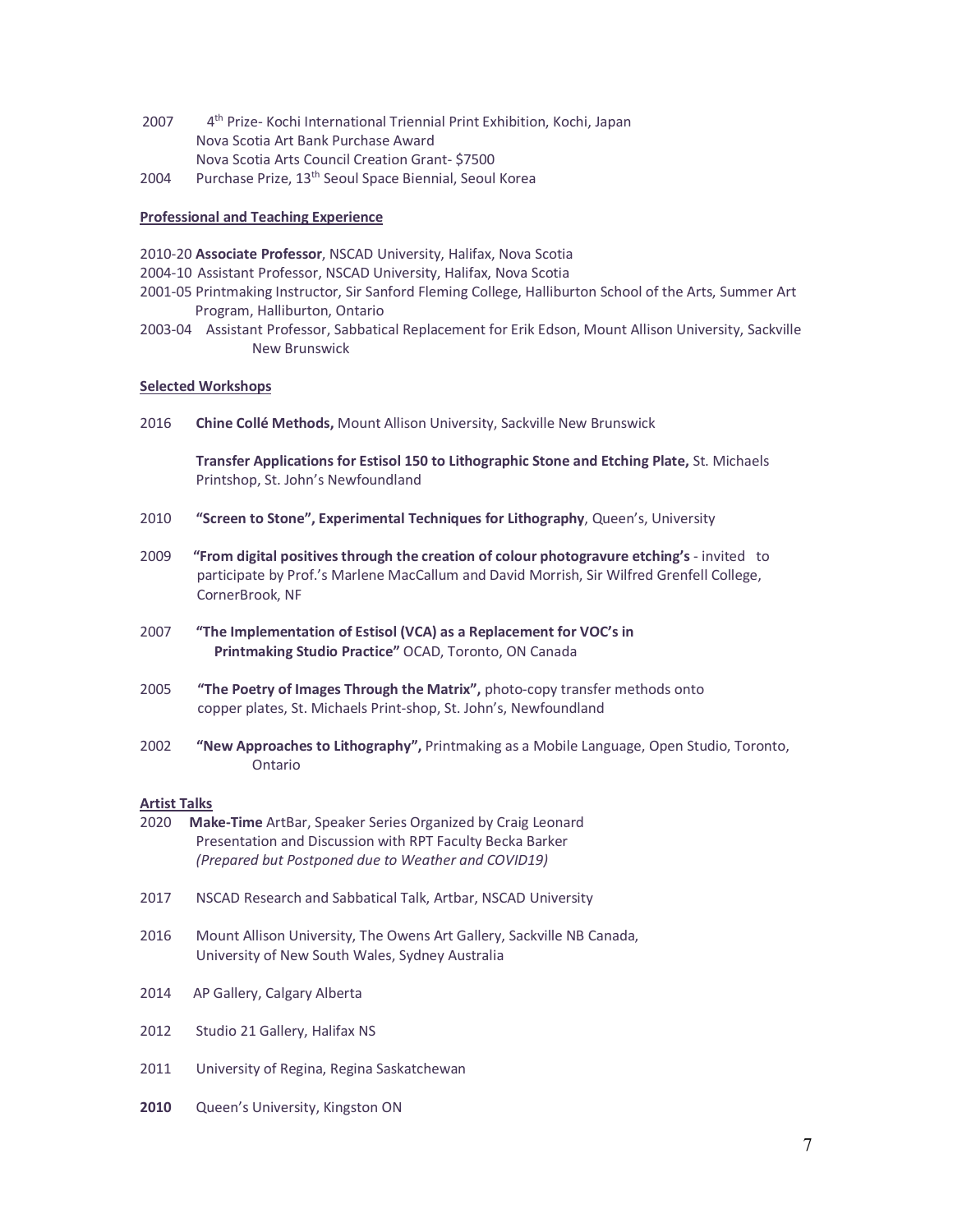Acadia University, Wolfville NS

- 2009 SNAP Gallery, Edmonton, Alberta accompanied the "The Ledge Suite" Exhibition
- 2004 NSCAD University Boston Museum School, Boston Mass. USA SNAP Gallery, Edmonton, Alberta, accompanied the "Between States" Exhibition
- 2002 UBC Okanagan, Artist Talk
- 2001 Modern Fuel Gallery, Mind Field Exhibition, Artist Talk

#### **Conference Panel Presentations**

- 2018 **Printmaking at NSCAD University – Post-Conceptualism: Critical Relevance in a New Era** Delivered at the 2018 International Academic Printmaking Alliance (IAPA) exhibition and Symposium, Taoxichuan Art Museum, Jiangdezhen City, Jiangxi, China
- 2015 **Sphere: Southern Graphic's Council International Conference Panel – The Reincarnation of NSCAD Printmaking,** at University of Tennessee Knoxville USA, Panel Moderator, Emmy Lingscheit
- 2009 **"Global Implications"** Canadian/American Printmaking, Cultural Exchange or Cultural Imperialism, Columbia College, Chicago, Illinois, Panel Moderator: Edward Bernstein, Indiana State University
- 2007 Moderator, "Threats to the Original", in conjunction with the<sup>1st</sup> Maritime and Atlantic Printmakers Society International Exhibition, NSCAD University Halifax NS, Canada, Panelists included Dr. Bruce Barber(NSCAD), Dr. Jon Solkowske (Acadia), and David Morrish and Marlene MacCallum (Sir Wilfred Grenfell College or Memorial University
- 2005 **Panel Participant, Original Prints and New Technologies**, Acadia University, Organized by the Acadia University art Gallery

# **Social Sciences and Humanities Research Council Participation**

- 2019 **Application to the Insight Development Program Deadline**  Compressions Through the Matrix: Traversing Gaps in the Colonial Archive Not Funded\*
- 2017 **VP Academics Internal SSHRC Research Funding, NSCAD University, 2500**

#### 2009-14

 **Collaborator: SSHRC ITST Grant: Primary Applicant Cheryl Kolak-Dudek Concordia University Title:** Fine Art Prints: The Aesthetics of the Digital Matrix and E-publishing **\$5000**

#### 2009

- I**nvited to participate in a SSHRC funded project "Digital Applications for Colour Photogravure"** Workshop hosted by Marlene MacCallum, David Morrish and Pierre LeBlanc at Sir Wilfred Grenfell College, Summer 2009
- 2008 **Co-applicant: SSHRC Grant Proposal, "The Artist's Book: An Interdisciplinary Approach to Its Creation and Criticism in the Digital Age"** Invited by the Primary Applicant- Sean Caulfield Associate Professor, University of Alberta, Selected by the Committee but outside funding allowance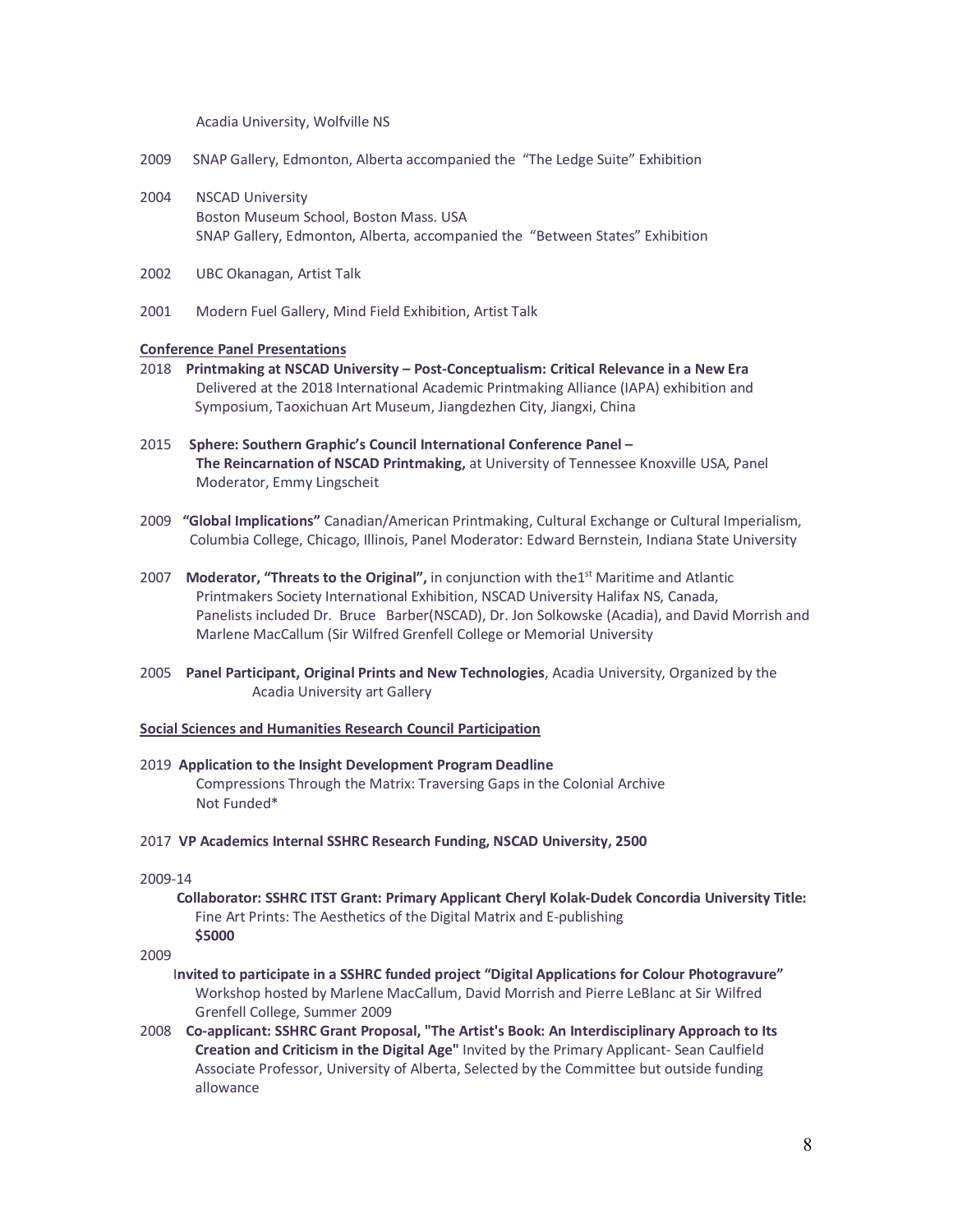#### **Conference Attendance and Participation:**

- 2020 **Puertografico Island as Vessel,** Southern Graphic's Council International Conference SGCI**,**  Theme Portfolio Organizer and Participant, **Washed Over** (Conference Postponed to 2023)
- 2018 **Altered States, Southern Graphic's Council International Conference, Going to Ground Exhibition and Open Portfolio Sessions, Bally's Conference Centre, Las Vegas, Nevada**
- 2016 **Flux Southern Graphic's Council International Conference SGCI: Portland Oregon**
- 2015 **Sphere : Southern Graphic's Council International Conference Panel – The Reincarnation of NSCAD Printmaking,** at University of Tennessee Knoxville USA, Panel Moderator, Emmy Lingscheit
- 2014 **Bridges, SGCI International Printmaking Conference,** Portfolio Projects, "Bridges of Expansion", and "Missed Connections", San Francisco State University, San Francisco, CA USA
- 2012 **"Navigating Currents", Southern Graphic's Council International Conference** Fusion: The Complete and Safe Lithographer, Demonstration Participant, with Professor Otis Tamasauskas, of Queen's University, Tulane University, New Orleans, Louisiana
- 2011 **College Art Association** (CAA) Conference New York, NY

2010 Participant, **"Hotplate",** International Printmaking Exhibition and Symposium, Brighton, UK Canadian selections representative

**"Printopolis",** International Printmaking Symposium, hosted by Open Studio, Toronto ON

- 2009 **Global Implications"**, Southern Graphics Council Conference **Panelist-"**Canadian/American Printmaking, Cultural Exchange or Cultural Imperialism, Columbia College, Chicago, Illinois, Panel Moderator: Edward Bernstein, Indiana State University
- 2003 **"Revolution and Representation"**, Southern Graphics Council Conference, Participated in the annual portfolio exchange, University of Boston and Boston Museum School Boston Mass. USA
- 1998 **"A Celebration of the Print",** Southern Graphics Council Conference SGCI, Athens Ohio Assisted Prof. Otis Tamasauskas, Presentation on "New Approaches to Lithography"

#### **Residencies**

- 2016 Cicada Press**,** University of New South Wales, Sydney Australia St. Michael's Printshop, St. John's NF (application pending)
- 2010 Queen's University
- 2009 University of Alberta
- 2006 St. Michael's Printshop, St. John's Newfoundland, May 2006

#### **Published Works, Articles, Catalogues, and Reviews**

- 2021 Besant, Derek, *"Progressive links between Textile + Printmaking"*, Powidoki (Afterimage) #4, Sploty, Lodz, Poland / Winter 2020
- 2020 **2nd International Academic Print Alliance (IAPA) Exhibition, and Symposium, Jingdezhen China, Ex. Catalogue and Symposium Transcript**
- 2018 **9th Douro International Print Biennial (invited)**, Douro Portugal, Ex. Cat.
- 20176TH GUANLAN INTERNATIONAL PRINT BIENNIAL 2017, Ex. Cat **Visions – Anima Mundi, (Curated Group Ex.), VISIONS – ANIMA MUNDI FESTIVAL,** Ex. Cat **1st Livino International Printmaking Triennial Exhibition,** Livino – Ex, Cat.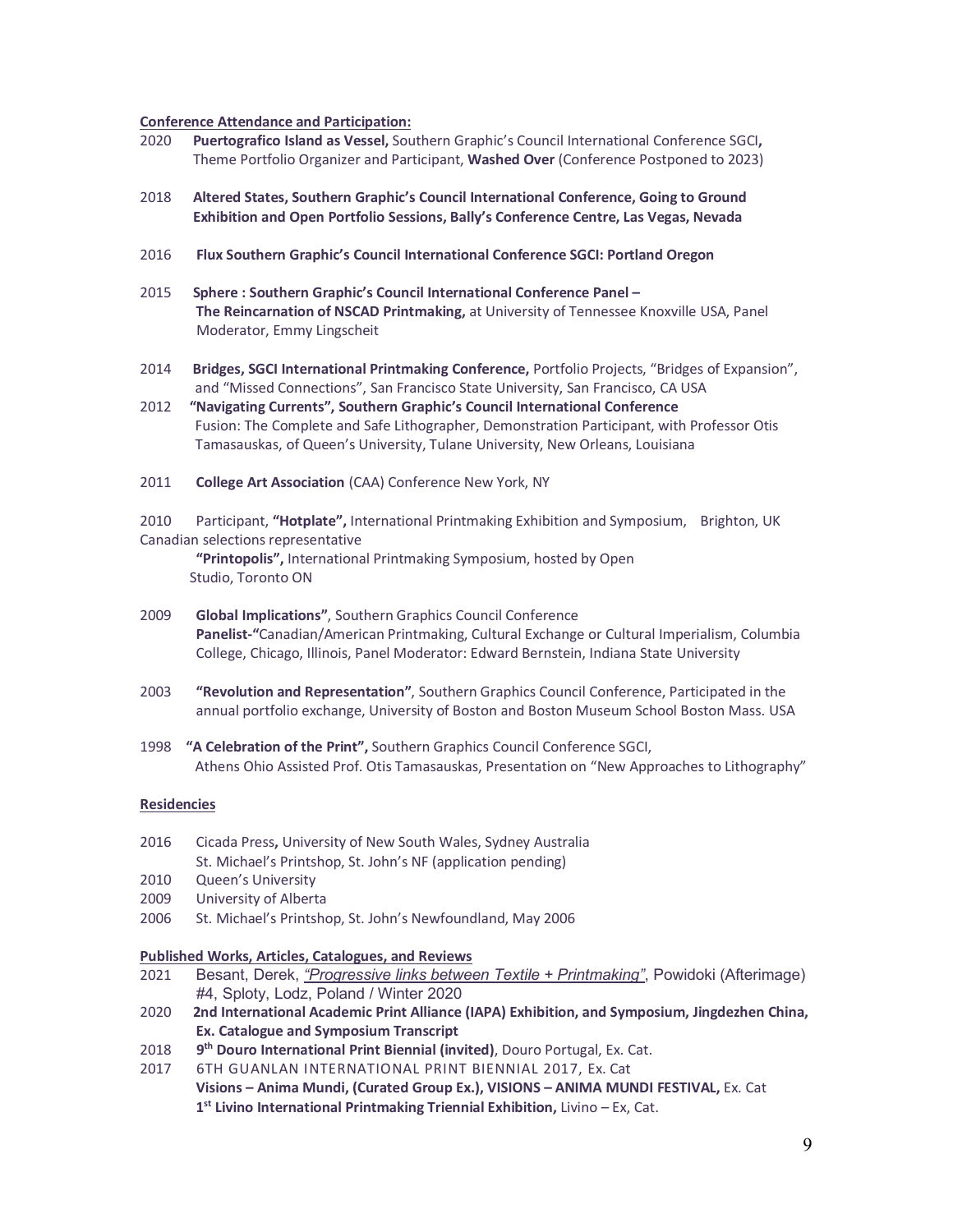**Interwoven: An Exhibition Between Textile and Printmaking**, Kobro Gallery, Łodž Academy of Art, Łodž Poland, **Ex. Cat. 1st International Academic Print Alliance (IAPA) Exhibition, and Symposium, Bejing China, Ex. Cat**  2016 1<sup>st</sup> International Print Alliance (IAPA), Exhibition and Symposium cat. Beijing **Printmaking Between Canada and Japan** Contemporary Canadian Printmaking, Kyoto/Edmonton Ex. cat. 2015 **8th International Printmaking Biennial of Douro**, 2nd Global Print Exhibition 2015, Douro Portugal, cat.  **Resonance, Canadian Contemporary Printmaking, cat:** First Exhibition Shengshi Art Centre, Hunan Provence, Bejing China, Curator's Li Song Wu Jiaqi **St. Michael's Printshop 40<sup>th</sup> Anniversary**, (exhibition cat.) **pro/con/textual – Okanagan Art Review – Threshold and Borderline at the Vernon Public Art Gallery**, Kelsie Balehowsky, Sept. 25, 2015 **pro/con/textual** (exhibition catalogue), Vernon Public Art Gallery (VPAG) essay's by Carolyn McHardy and Introduction by Lubos Cullen (Ex. Cat.) 2014 **"Printed in Canada and Taiwan", (Ex. Cat.)** 2013 **A New World, Debrecen Hungary, (Ex. Cat.) (SMTG) KRAKOW International Triennial of Printmaking (Ex. Cat.),** Poland **Novosibirsk International Printmaking Triennial, Catalog**, Novosibirsk Russia 2012 *PUSH Print***,** *Jamie Berger* **(ed.),** *Sterling Publishing* **Co. 2012** 2011 **"Hot Plate; Printmaking and Digital Creativity" University of Brighton Press 2011** (Ex. Cat.)L'Arte e il Torchio, Art and the Printing Press, 2011 Last Frontier, Curated by Sarah Filmore, Art Gallery of Nova Scotia and the Journal of the AGNS Volume 37 –Summer 2010 Review: Canadian Art Online **The Last Frontier: Natural Histories Art Gallery of Nova Scotia**, Halifax Dec 3 2010 to April 26, 2011 by Adam O'Reilly **Sodaworks: Exhibition Review: "Hot Plate" Posted** on Sunday, July 4th, http://sodaworks.co.uk/blog/exhibition-hot-plate  **The Future of Contemporary Printmaking, 2010 International Printmaking Symposium and Exhibition, National Taiwan Normal University, Taiwan, (Ex. Cat.)** 20096th Novosibirsk Graphic Art Biennial, Novosibirsk Russia, **(**Curator Canada #1 Selections) Fifty best bets at Contact 2009: Mark Bovey, Toronto Life, May 20, 2009 **"Old ledger becomes 'technological tableau"** By Sarah Hamilton, Edmonton Journal June 12, 2009, about "The Ledge Suite" Ex. Vue Weekly, Edmonton issue #713, The Ledge\_ Suite OPT Okanagan Print Triennial, Kelowna BC, Cat. 2008 **(Ex. Cat.'s)** Edmonton Print International, Edmonton Alberta, Canada "Arena" The Art of Hockey, Art Gallery of Nova Scotia, Halifax NS, Canada, Work scheduled to travel across Canada and to International venues including the Museum of Contemporary Art (MOCA) Toronto Ontario Kochi International Triennial Print Exhibition, Kochi Japan, 4<sup>th</sup> Prize 13<sup>th</sup> International Biennial PRINT AND DRAWING EXHIBITION, ROC Taiwan Museum of Fine Art, Tai-Chung Taiwan, ROC "Sense of Place" International Cross Border Print Exhibition, Windsor Printmakers Forum, Windsor ON, Canada, (touring Ontario) 4<sup>th</sup> Prize Catalogue, 12<sup>th</sup> International Biennial PRINT AND DRAWING EXHIBITION, Taiwan Museum of Fine Art, Tai-Chung Taiwan, ROC Catalogue, 4th International Mini-Print Biennial Exhibition, Vancouver, BC Catalogue, 1st Maritime and Atlantic Printmakers International Print Exhibition 2005

Novosibirsk Graphic Art Biennial, Novosibirsk Russia (Ex. Cat.)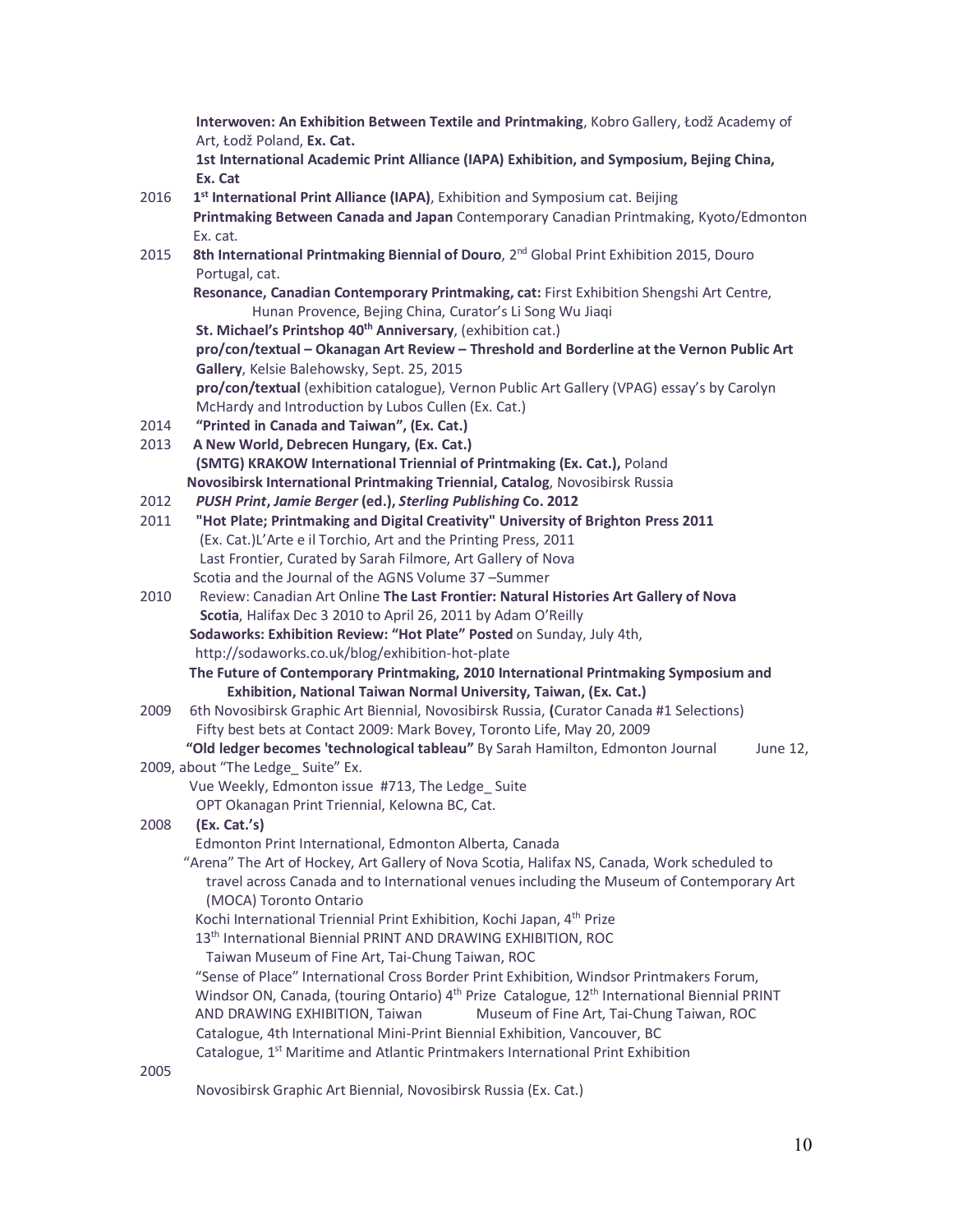Tokyo International Mini Print Biennial, 40<sup>th</sup> (Ex. Cat.) Anniversary Exhibition, Tama Art University, Tokyo, Japan 4th Internationale Print Biennale l' estampe contemporaine de Trois Rivierres, Quebec, Canada(Ex. Cat.)

# **Public Collections**

Open Studio Toronto Canada; The Civic Art Museum, Cremona, Italy; Ernst and Young, Toronto Canada; Danforth Museum Boston Mass. USA; Koffler Foundation, King City Ontario Canada; Queen's University Kingston Ontario Canada; University of Alberta Print Study Center, Edmonton Alberta Canada; Taiwan Museum, Republic of China; Tama Art University Foundation, Tokyo Japan; Dong Nai Architecture Group, Seoul Korea; Alberta Art Foundation, Calgary Alberta; Nova Scotia Art Bank, Halifax Nova Scotia Canada; Art Gallery of Nova Scotia, Halifax, NS, Can; Canadian Foreign Affairs, Visual Art Collection, Ottawa Ontario; Kennessaw State Museum Kennessaw Georgia USA; San Francisco State Museum San Francisco, USA; University of New South Wales, Cicada Press Print Collection Sydney Australia; Chinese Academy of Art, Beijing China; Central Academy of Fine Art, Bejing China (2016); Huai'an Art Museum of China Jingdezhen China(2020)

Presented by **Open Studio, Toronto, Ontario**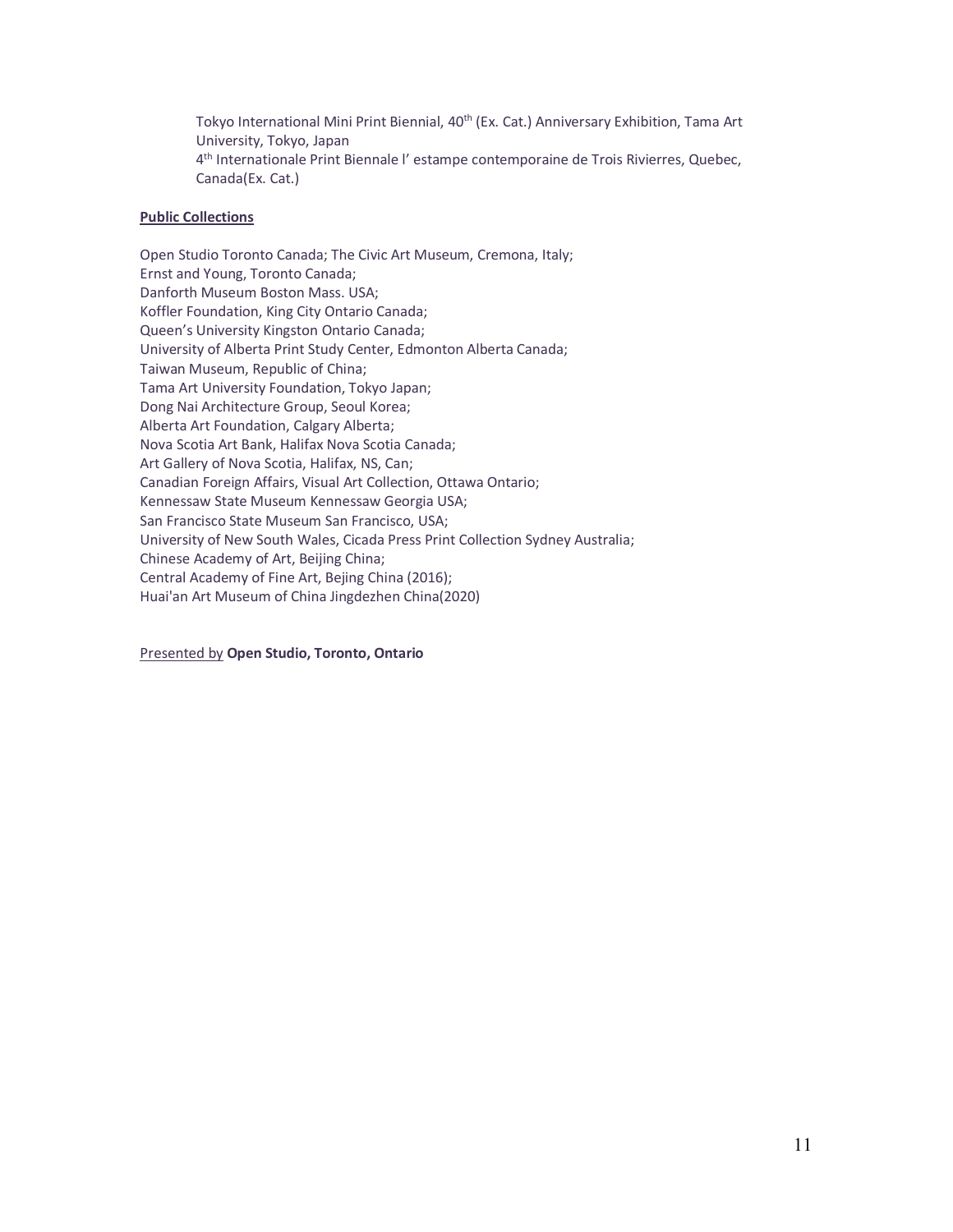**MARK BOVEY** *Service, Teaching and Academic Resume*

**Associate Professor (Printmaking Faculty) NSCAD University 5163 Duke St., Halifax NS, B3J 3J6**

**email** mbovey@nscad.ca **website.** www.markbovey.com **o. 902 494 8209 - fax. 902 425 4021 c. 902 877 769**

### **Service to NSCAD University (Committee's etc.)**

#### 2019-20

Chair of Fine Art – Sept 2019-June  $30<sup>th</sup>$  2020 Admissions -High School Correspondence Letters --- Fine Arts Self Study – Printmaking Rep. and Deputy Chair when David was in South Africa Senate Academic Resources Committee Scholarships Committee - Chair MFA Committee Occupational Health and Safety --- Chairs and Directors MFA Selections Committee Adhoc- Senate Revue of Calendar/Timetable Deadlines Revue Chaired by R. McDonald FA- Committee Chair

# 2018-19 Senate

Constitutional Amendments: Senate Bylaws and Committee Structure Research Committee – Strategic Research Plan 2019-2021 Honorary Degree Committee- 2<sup>nd</sup> year This years selections Robert Storr, Rebecca Bellmore and Michael Donaldson -

MFA Selections- including Skype Interview with four top candidates – 1 Emily Davidson accepted BFA Committee- Starfish Selection: 16 submissions - Alex Linfield represented Printmaking

#### 2017-18 Chair- Committee on Status and Affairs

Advance to Full Professor for Kim Morgan and David Clark Undergraduate Curriculum MFA Selections Committee Fine Arts Committee Honorary Degree Committee Faculty Forum

2016-17 Chair- Committee on Status and Affairs Adhoc Foundation Review Committee Undergraduate Curriculum Joint Benefits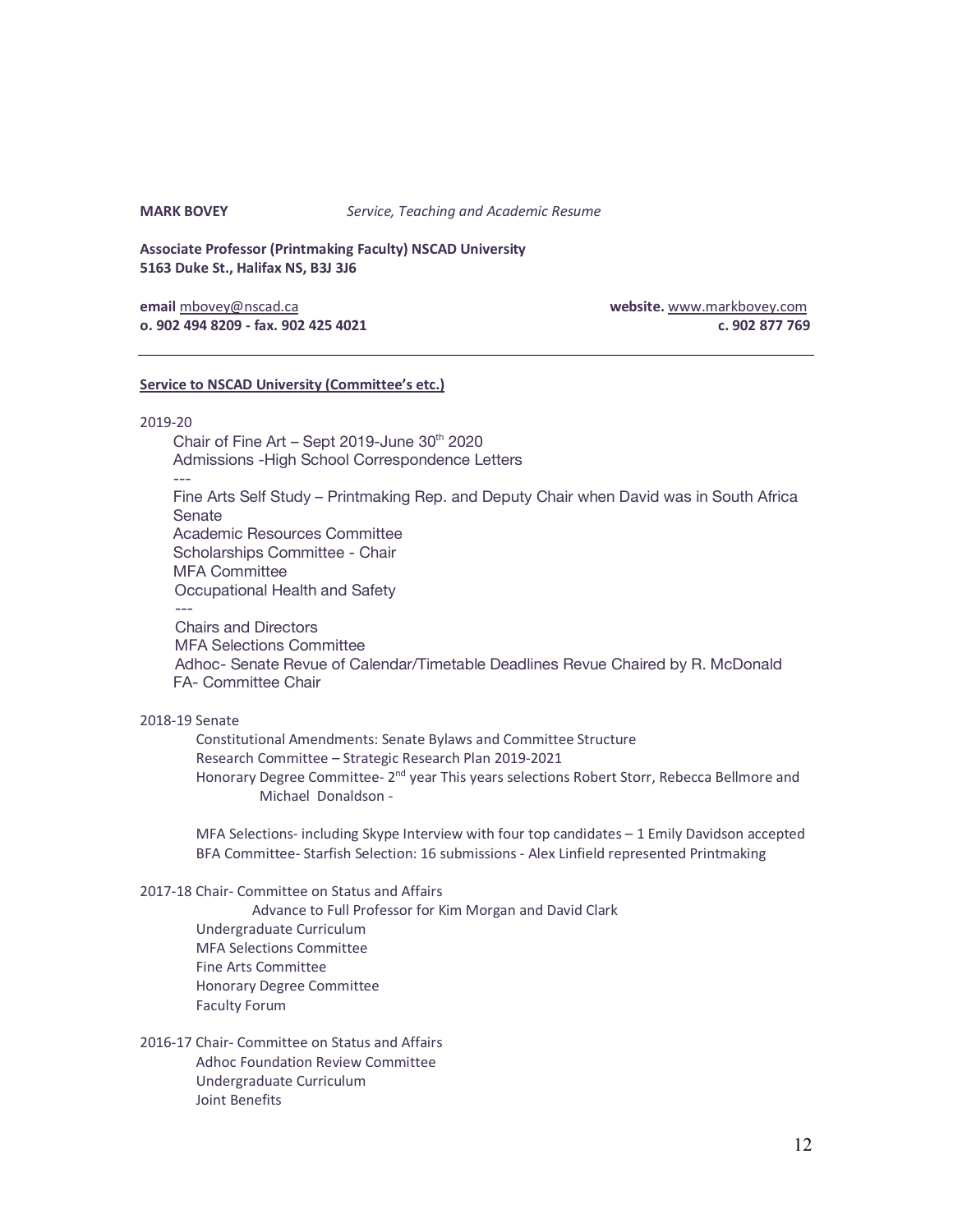MFA Selections Committee Fine Arts Committee

# 2012-2015 **Chair of Fine Arts**

### **Previous Committee's: Standing, Appointed and Adhoc**

Review Committee 3rd appointment Gary Markle Review Committee 3<sup>rd</sup> appointment Karin Cope Academic Council Faculty Forum Constitutional Amendments Interdisciplinary BFA adhoc Quality Assurance Review Oversight MFA Handbook Chairs & Directors MFA Selection Committee MFA Committee Drawing Studio Relocation Committee NSCAD Press Committee

#### **Graduate Review Committees:**

- 2019 Defense Committees: Cullen Bingemen, Jason Everitt, Morgan Melenka, Alex Linfield Graduate Student Studio Advising: Cullen Bingeman
- 2018 First Year Review: Cullen Bingeman, Jason Everitt, Morgan Melenka, Alex Linfield Graduate Student Studio Advising: Jason Everitt, Morgan Melenka, Alex Linfield
- 2017 Graduate 1<sup>st</sup> Year Review Jacob Madison
- 2012-16 Graduate All  $1<sup>st</sup>$  Year reviews and Thesis Reviews for Fine Art Graduate students while serving as Chair of Fine Art 2012-25 Graduate Thesis Review - Conor Fagan, Cate Francis, and Kaitlyn Bourden Graduate First Year Review- Colin Hill, Elizabeth Toohey-Wiese, and

Couzyn VanHuevelyn

- Graduate Student Studio Advisor- Fall Tom Seymour
- 2011-12 Library Committee

Fine Art Self Study Com.

Anna Leonowens Exhibition Committee

- 2010 Digital Technologies Committee Joint Benefits Committee
	- Honorary Degree Committee
- 2005-12 MFA Selection
- 2007-10 Joint Benefits
- 2007-10 NSCAD University Press Editorial Advisory Committee
- 2005-10 Student Subsidy
- 2009 MFA Committee (New)- pending
- 2004-09 Academic Council (2 terms)

# **MFA Advising**

# 2005-20

Graduate Studio Advising: Cullen Bingeman, Morgan Melenka, Alex Lindfield, Cate Francis, Emelie Rondeau, Aimee Brown, Jennifer Belanger, Pudy Tong, Valerie Walker, April Dean Graduate Student Program Advisor, Alex Lindfield, Jason Everitt, Aimee Brown, Jennifer Belanger, Pudy Tong, April Dean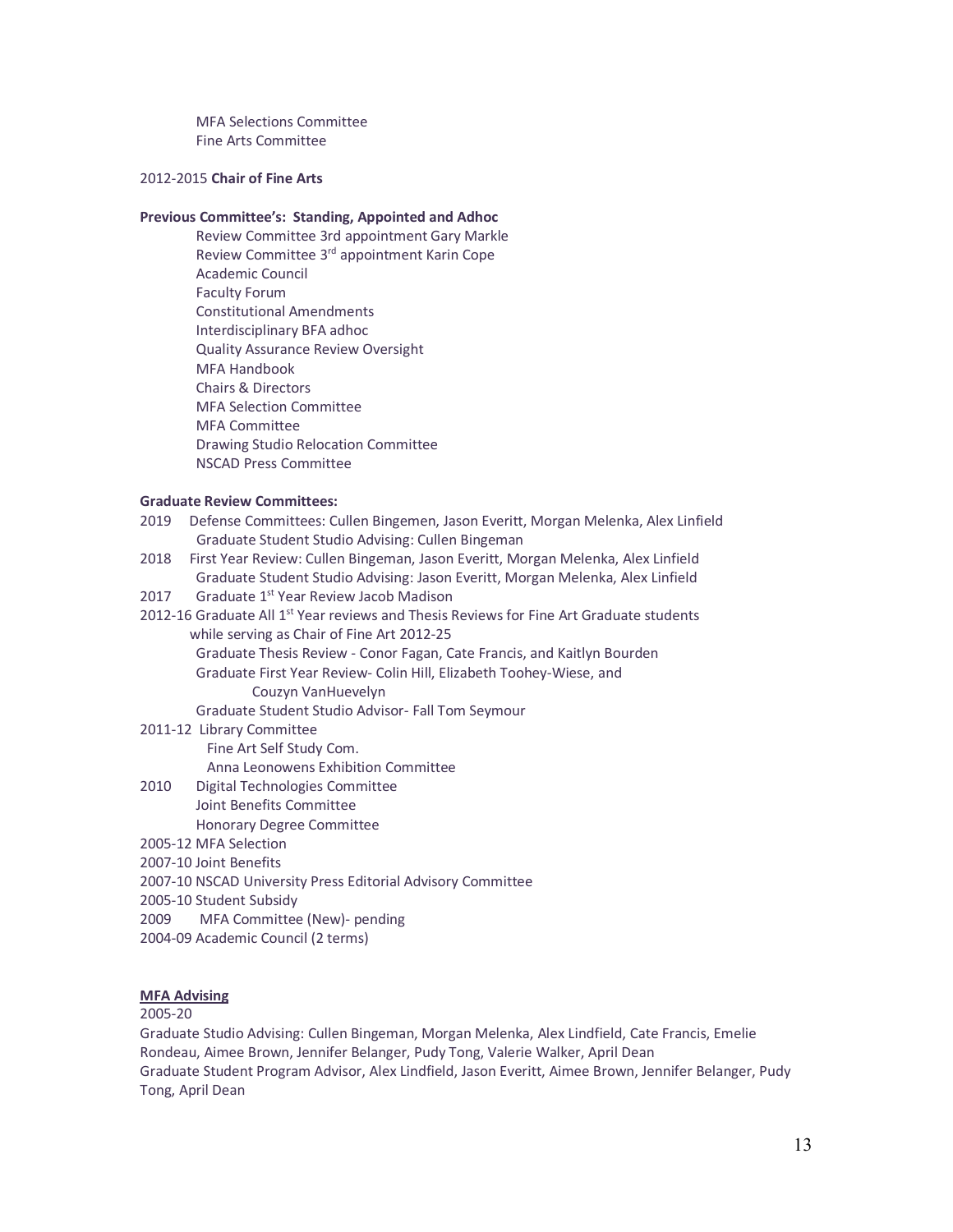#### **Student Focused Initiatives**

2020 Faculty Advisor to the NSCAD Print Club

- 2019 **Cravings** Organized Concordia/NSCAD Print Exchange Portfolio with Concordia Faculty Erika Adams
- 2018 Organized the Biannual Printmaking Senior and MFA Trip "Printweek in New York"
- 2017 ACAD/NSCAD Exchange Exhibition
- 2008-10-12-14 and 2016 Biannual Printmaking Trip "Printweek New York"
- 2014 Organizer of the 2013 ROAR Auction Print Event- printing team with 5 students Co-Organizer for the 2014 Artist for a Day Steamroller Printing Event Co-organizer with Erika Walker, (10 students) to participate and attend "Bridges" Southern Graphics Council International Printmaking Conference, San Francisco CA Initiated and Organized the "Bridges of Expansion" Faculty and Student Exchange Print Portfolio with Jason Phu from the University of New South Wales (edition of 32) 28 artists exhibited at the "Bridges" SGCI Conference NSCAD University and The University of New South Wales, Sydney Australia. The folio is now in the collection of San Francisco State University, SGCI Collection at Kennessaw Museum of Art in Kennessaw Georgia, UNSW and NSCAD
- 2007-9-11 Organize and lead the Annual Printmaking trips to New York to attend Print Week
- 2009 Organized a Student Trip to the Southern Graphics International Printmaking Conference
- 2006 Organized the 1<sup>st</sup> Maritime and Atlantic Universities Student Prints Exhibition in Conjunction with the MAAPS International Print Exhibition Anna Leonowens Gallery, NSCAD University

University of Dallas/NSCAD University Faculty and Student Print Exchange Exhibition

- 2005 **Passamaquoddy Suite, A Collective Geography**, Student and Faculty Portfolio Exchange Project between NSCAD University and The Maine College of Art exhibited in three venues including The Maine State House in Portland Maine, The Tides Institute and Museum in Eastport Maine and at the Anna Leonowns Gallery, NSCAD University
- **2004 "Across the Street-Across the Country"**, Organized Student Exchange Exhibition by students from Mount Allison University and UBC Okanagan
- **2003** UBC Okanagan, Organized and led the "Annual Student Trip, Seattle and San Francisco", also organized the first 100 prints fundraiser in support of the trip and the local cancer society in Kelowna (raised \$13,000 with a single nights event)
- 2001 **"Botanica"**, Queen's University, Fund Raising Poster Project, ed.40
- 1998 **"Queen's in Print",** Queen's University Fund Raising Portfolio, In support of the annual Undergraduate student residency in North Adams Massachusetts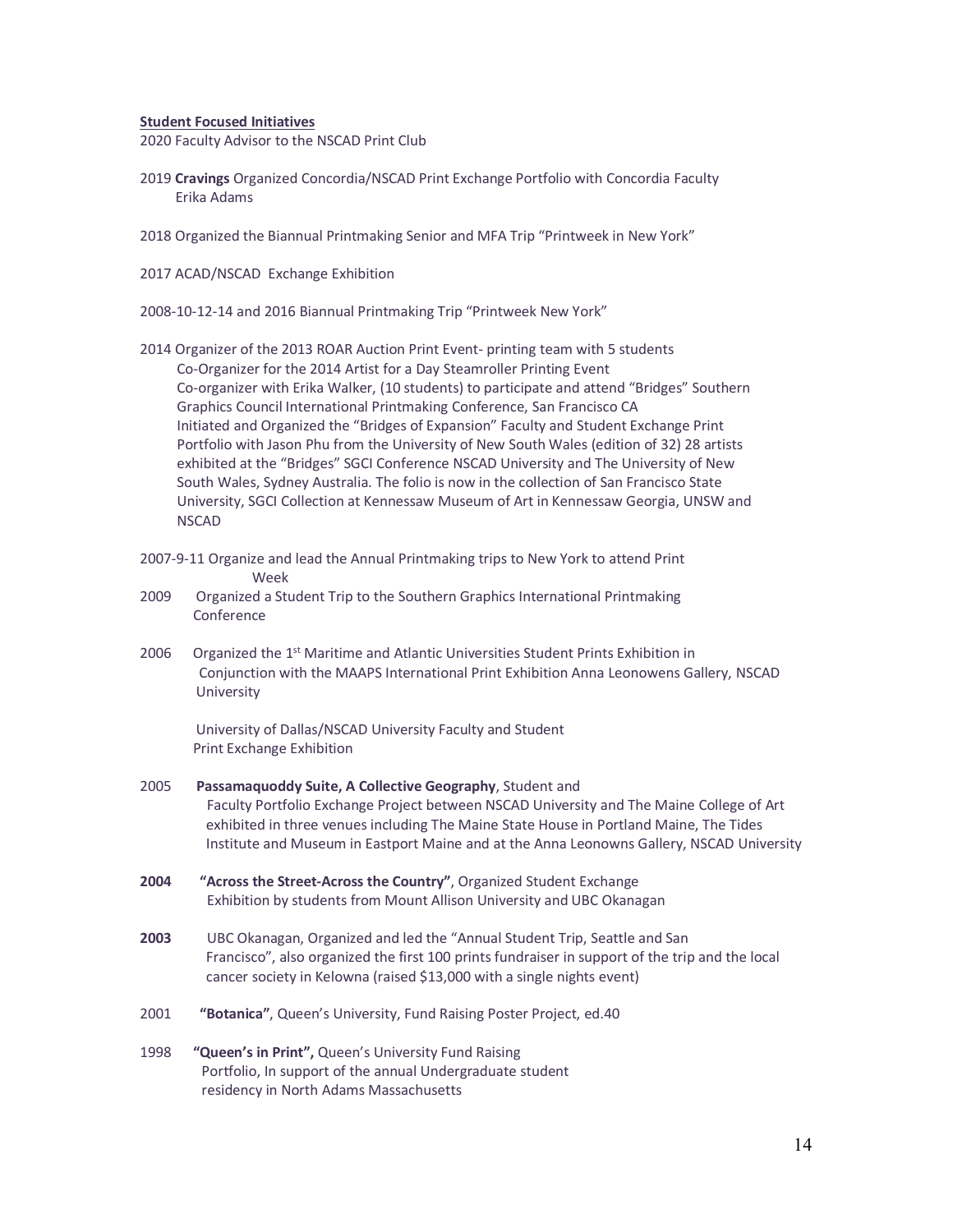1997-01 Organized Senior Print Student Residency in North Adams Massachusetts Organized and led the Annual Student Trip to New York City

#### **Social Sciences and Humanities Research Council Participation and Application**

- 2019 **Application to the Insight Development Program Deadline**  Compressions Through the Matrix: Traversing Gaps in the Colonial Archive **Not Funded – Will update for resubmission in 2021**
- 2009-14 Title: **Fine Arts Prints: the aesthetics of the digital matrix and e-publishing** Collaborator: SSHRC ITST Grant**:** Primary Applicant Cheryl Kolak- Dudek, Concordia University – Successful Application
- 2009 **Invited to participate in a SSHRC funded project "Digital Applications for Colour Photogravure"** Workshop hosted by Marlene MacCallum, David Morrish and Pierre LeBlanc at Sir Wilfred Grenfell College
- 2008 **Co-applicant: SSHRC Grant Proposal, "The Artist's Book: An Interdisciplinary Approach to Its Creation and Criticism in the Digital Age"** Invited by the Primary Applicant- Sean Caulfield Associate Professor, University of Alberta, Selected by the Committee but outside funding allowance

# **Conference Attendance:**

- 2020 **Puertografico: Island as Vessel** SGCI San Juan Puerto Rico postpnd' (2023) due to the Covid19 Pandemic
- 2018 **Altered Landscapes** Las Vegas Nevada
- 2016. **1st International Academic Printmaking Alliance (IAPA) Symposium and Exhibition**, Curator of the Canadian Selections, Forbidden City Peoples Ancestral Temple and the Central Academy of Fine Art CAFA, Beijing China
- 2016 **"Flux"** SGCI Conference Portland Oregon
- 2015 **"Sphere"** SGCI Conference Knoxville TN, USA
- 2014 **"Bridges"** SGCI Conference San Francisco, CA, USA
- 2012 **"Navigating Currents"** SGCI Conference New Orleans
- 2011 College Art Association (CAA) Conference New York, NY
- 2010 **"Hotplate",** International Printmaking Ex. and Symposium, Brighton, UK

**"Printopolis",** International Printmaking Symposium, hosted by Open Studio, Toronto

- 2007 **"Global Implications"**, Southern Graphics Council Conference Canadian/American Printmaking, Cultural Exchange or Cultural Imperialism, Columbia College, Chicago, Illinois, Panel Moderator: Edward Bernstein, Indianna State University
- 2003 **"Revolution and Representation"**, Southern Graphics Council Conference, Participated in the annual portfolio exchange, University of Boston and Boston Museum School Boston Mass. USA